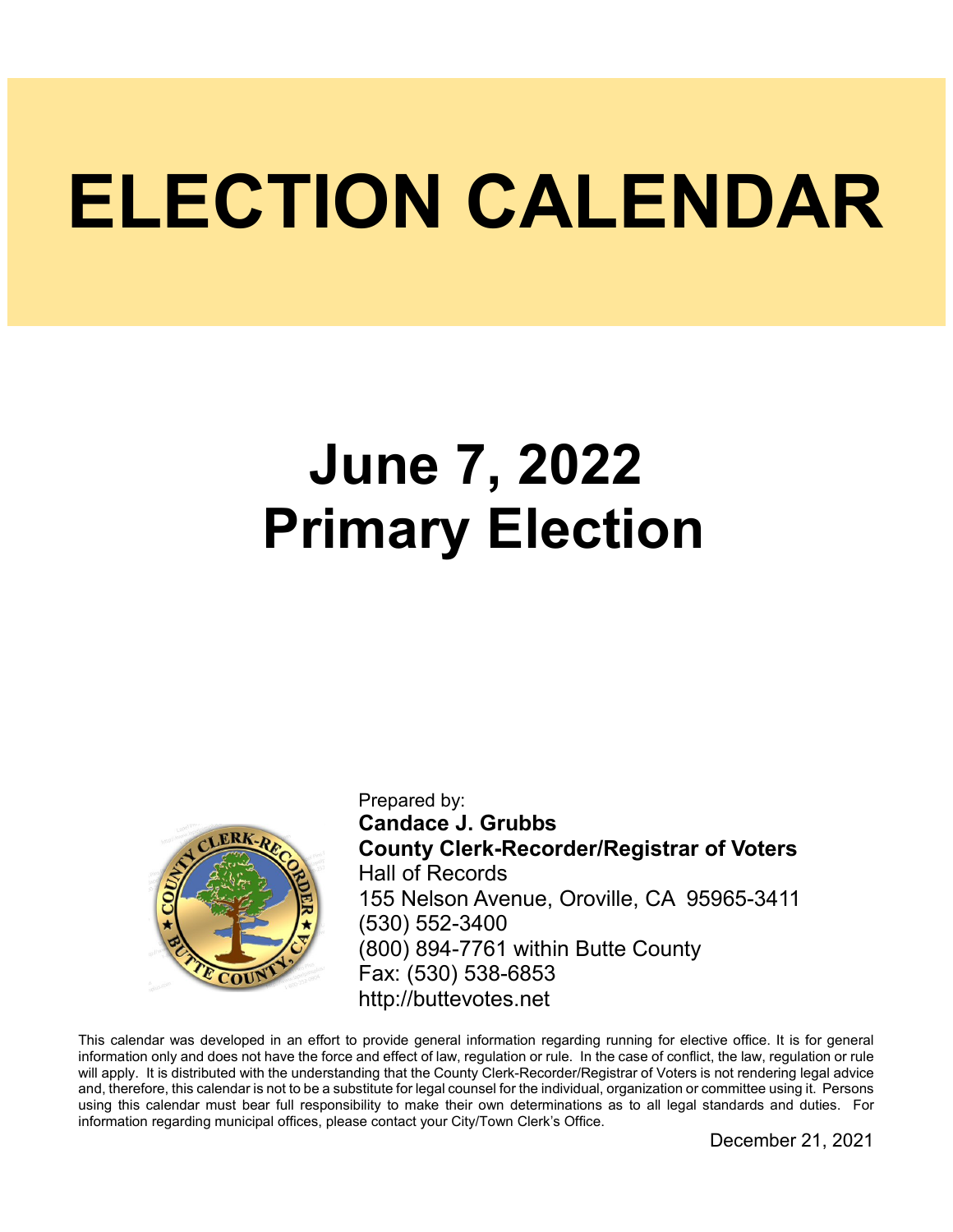### **Election Calendar June 7, 2022 Primary Election**

Following the date, E will appear along with the number of days prior to (-) or after (+) Election Day.

The code sections listed with EC refers to the California Elections Code, and GC refers to the California Government Code. Dates with an Asterisk (\*) indicates the deadline falls on a Saturday, Sunday, or a holiday; in most cases, the deadline will move forward to the next business day.

| January 3<br>to<br><b>February 9</b><br>E-155 to E-118           | <b>Petition In Lieu of Filing Fee</b><br>Candidates may obtain documents from the Butte County Clerk-Recorder<br>Elections Division for circulating petitions to secure signatures in lieu of<br>all or part of the filing fee for office. Signatures may also be applied to the<br>nomination signature requirements for the office.<br>Period begins January 11, 2022, for Board of Supervisors.<br>EC 8061, 8105(b), 8106                                                                                                                       |
|------------------------------------------------------------------|----------------------------------------------------------------------------------------------------------------------------------------------------------------------------------------------------------------------------------------------------------------------------------------------------------------------------------------------------------------------------------------------------------------------------------------------------------------------------------------------------------------------------------------------------|
| January 3<br>to<br>March 11<br>E-155 to E-88                     | <b>Candidate Intention Statement (Form 501)</b><br>Prior to the solicitation or receipt of any contribution or loan, the candidate<br>must file a Candidate Intention Statement (Form 501). The form shall be<br>filed for each election year a candidate runs for office, or re-election to the<br>same office. If there is an extension period, the candidate has until the<br>deadline for filing to complete or amend the 501. For further details<br>contact the Fair Political Practices Commission.<br>GC 85200, 85400, 85401, 85600, 85601 |
| January 3<br>to<br>March 11<br>E-155 to E-88                     | <b>Statement of Organization/Campaign Bank Account (Form 410)</b><br>Any person or group that receives \$2,000 or more in contributions in a<br>calendar year qualifies as a recipient committee (includes candidates &<br>officeholders), a Statement of Organization (Form 410) shall be filed,<br>within 10 days of reaching the \$2,000 threshold. Form 410 (original and<br>copy) must be sent to the Secretary of State along with payment of \$50.<br>GC 84101, 85201, 91013                                                                |
| January 4<br>to<br><b>January 24</b><br>$E-154$<br>to<br>$E-134$ | <b>Report of Voter Registration (154 Day)</b><br>The County Clerk-Recorder shall prepare and send to the Secretary of<br>State a statement with the number of registered voters for each political<br>party preference and in each political subdivision in the County as of<br>January 4, 2022.<br>EC 2187(a) $(c)(1)$                                                                                                                                                                                                                            |
| January 11<br>$E-147$                                            | Agenda Transmittal - Board of Supervisors Meeting Jan 25, 2022<br>The County Clerk-Recorder's last day to prepare and submit agenda<br>transmittal to the Board of Supervisors for the January 25, 2022, Board<br>Meeting.<br>Date set by Clerk of the Board of Supervisors.                                                                                                                                                                                                                                                                       |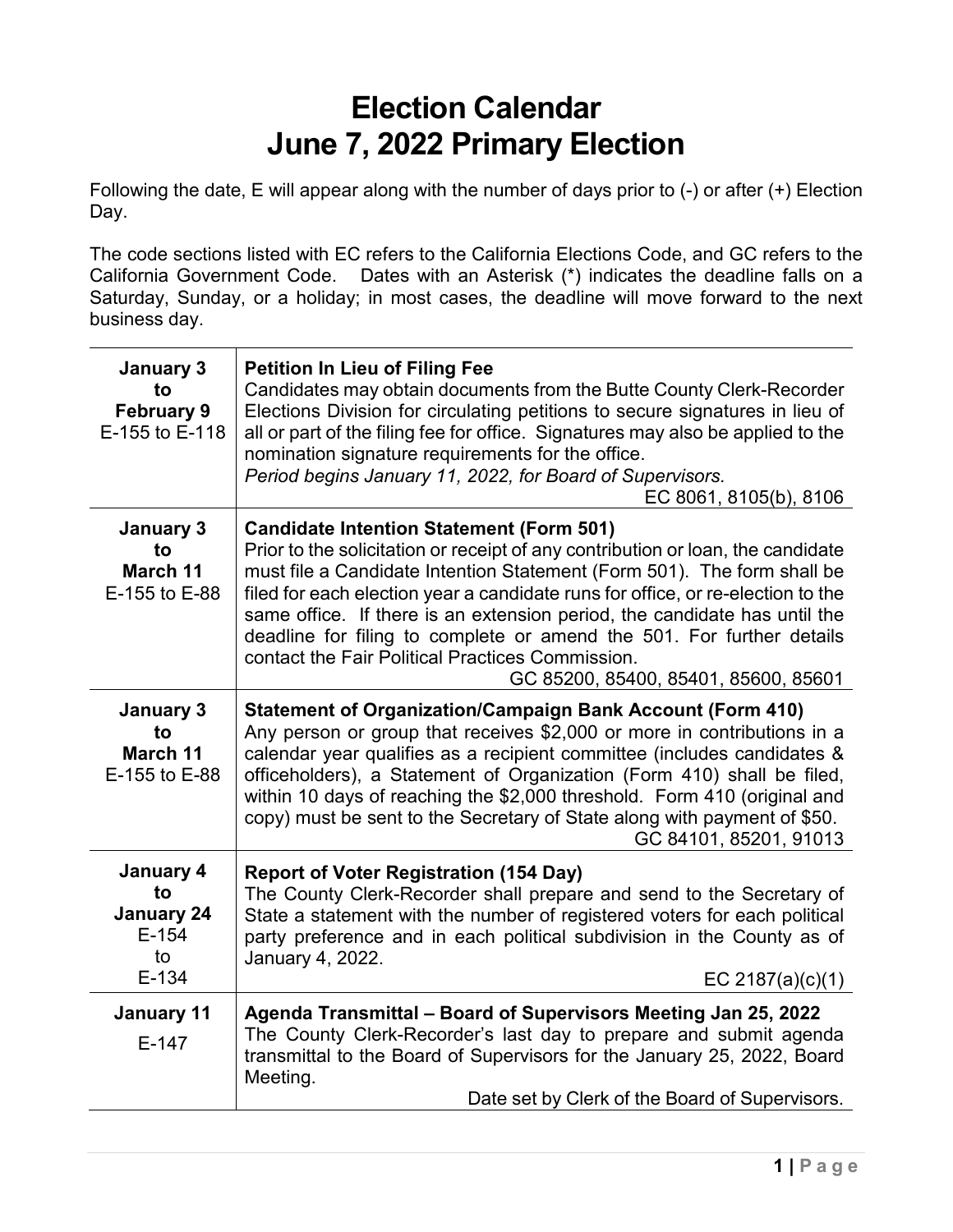**June 7, 2022 Primary Election Calendar, Continued**

| January 17                                                     | Office Closed – County Holiday (Martin Luther King, Jr. Day)                                                                                                                                                                                                                                                                                                                                                                                    |
|----------------------------------------------------------------|-------------------------------------------------------------------------------------------------------------------------------------------------------------------------------------------------------------------------------------------------------------------------------------------------------------------------------------------------------------------------------------------------------------------------------------------------|
| <b>January 31</b><br>to<br><b>February 9</b><br>E-127 to E-118 | <b>Declaration of Intention - Superior Court Judge</b><br>Candidates for Superior Court Judge must file a Declaration of Intention<br>to become a candidate for office. Forms are obtained and filed at the<br>Butte County Clerk-Recorder Elections Division. The non-refundable<br>filing fee or Petitions-In-Lieu of Filing Fee, must be submitted at the time<br>of filing the Declaration of Intention.<br>EC 8023(a), 8061, 8105(b), 8106 |
| <b>January 31</b><br>$E-127$                                   | Semi-Annual Campaign Finance 5pm Filing Deadline<br>Last day to file semi-annual campaign finance statements, if required, by<br>all candidates, organizations, committees and slate mailers for the<br>period covering July 1, 2021 to December 31, 2021.<br>GC 84200, 84218                                                                                                                                                                   |
| <b>February 8</b><br>$E-119$                                   | Agenda Transmittal - Board of Supervisors Meeting Feb 22, 2022<br>Last day for the County Clerk-Recorder/Registrar of Voters to prepare and<br>submit agenda transmittal to the Clerk of the Board of Supervisors for the<br>February 22, 2022 Board Meeting.                                                                                                                                                                                   |
|                                                                | Date set by Clerk of the Board of Supervisors.                                                                                                                                                                                                                                                                                                                                                                                                  |
| <b>February 9</b><br>$E-118$                                   | Declaration of Intention - Superior Court Judge 5pm Filing Deadline<br>Last day in which candidates for Superior Court Judge may file a<br>Declaration of Intention to become a candidate for office. The non-<br>refundable Filing Fee, or Petitions-In-Lieu of Filing Fee, must be<br>submitted at the time of filing the Declaration of Intention.                                                                                           |
|                                                                | EC 8023(a), 8061, 8105(b), 8106                                                                                                                                                                                                                                                                                                                                                                                                                 |
| <b>February 9</b><br>$E-118$                                   | Petitions in Lieu of Filing Fee 5pm Filing Deadline<br>The last day for candidates for Congressional, State Legislative and<br>County Offices to file petition forms to secure signatures in lieu of paying<br>for all of, or any part of the filing fee for an office.<br>EC $8106(a)(3)$                                                                                                                                                      |
|                                                                |                                                                                                                                                                                                                                                                                                                                                                                                                                                 |
| <b>February 11</b><br>$E-116$                                  | Deadline to Submit Resolution Requesting Consolidation of Local<br><b>Measure</b><br>Last day for any city, school or special district to submit resolution calling<br>for consolidation of local measure to be placed on the ballot.<br>EC 10401, 10403, 10403.5, 13247                                                                                                                                                                        |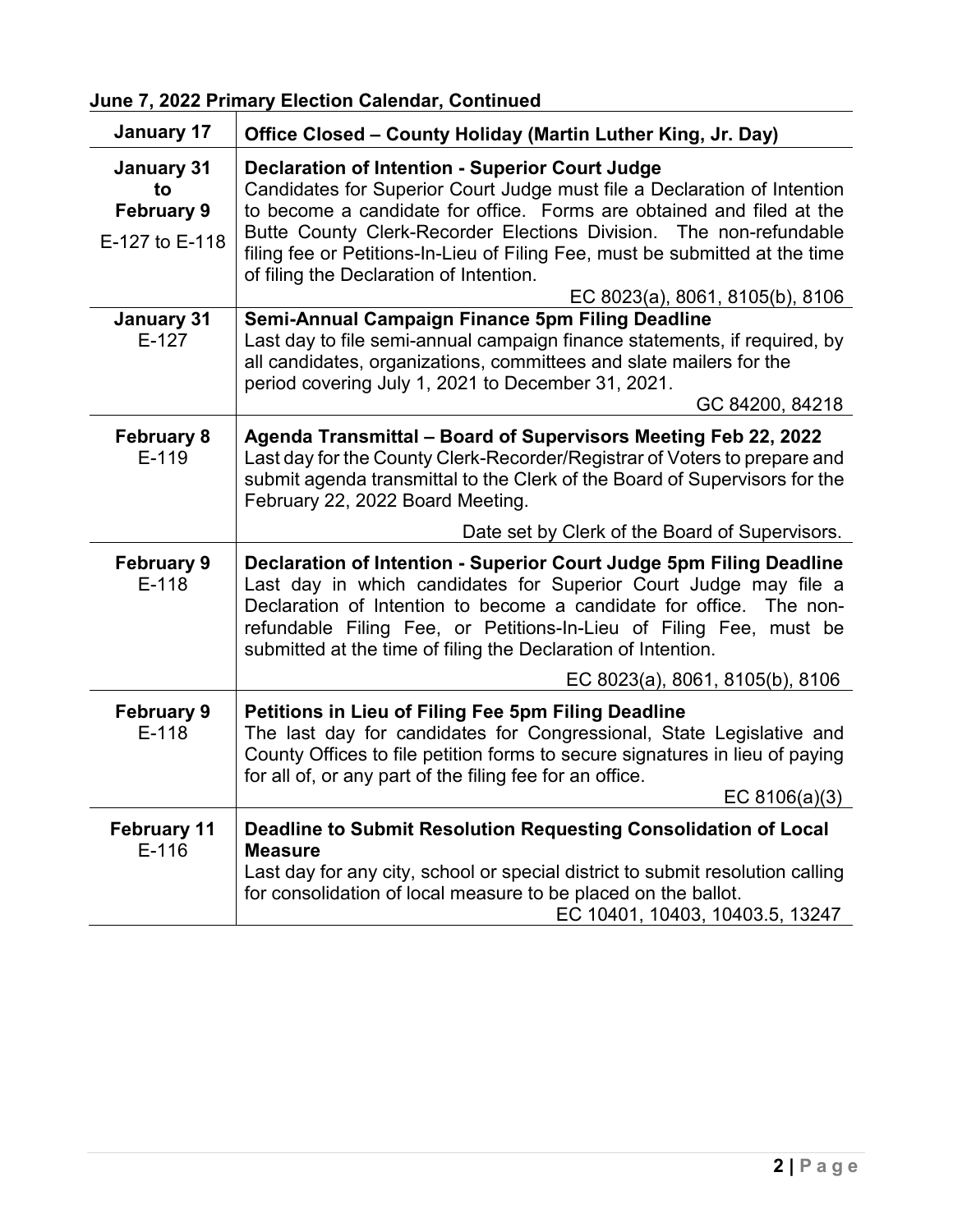| <b>February 10</b><br>to<br><b>February 14</b><br>E-117 to E-113 | Declaration of Intention - Superior Court Judge Extension Period<br>If an incumbent Judge fails to file the Declaration of Intention by 5pm<br>February 9 <sup>th</sup> , persons other than the incumbent may file a Declaration of<br>Intention during this period. The non-refundable filing fee, or Petitions-In-<br>Lieu of Filing Fee, must be submitted at the time of filing the Declaration<br>of Intention.<br>EC 8023 (b), 8105(b), 8106                                                 |
|------------------------------------------------------------------|-----------------------------------------------------------------------------------------------------------------------------------------------------------------------------------------------------------------------------------------------------------------------------------------------------------------------------------------------------------------------------------------------------------------------------------------------------------------------------------------------------|
|                                                                  |                                                                                                                                                                                                                                                                                                                                                                                                                                                                                                     |
| <b>February 14</b><br>to<br>March 11<br>E-113 to E-88            | <b>Candidate Filing Period</b><br>Candidates may obtain and file the Declaration of Candidacy, Ballot<br>Designation Worksheet and Nomination Paper. Forms are obtained and<br>filed at the Butte County Clerk-Recorder Elections Division. Refer to the<br>information<br>Guide for detailed<br>regarding<br>Candidate<br>candidate<br>qualifications, filing fees and required documents.                                                                                                         |
|                                                                  | EC 333, 8020, 8040, 8041, 8061-8064, 8100, 8105, 8106, 10407                                                                                                                                                                                                                                                                                                                                                                                                                                        |
| <b>February 14</b><br>to<br>March 11<br>E-113 to E-88            | <b>Candidate Filing Fees</b><br>Filing fees shall be paid at the time the nomination documents are<br>obtained from the Butte County Clerk-Recorder Elections Division. The<br>filing fee is non-refundable. Signatures appearing on Petitions in Lieu of<br>Filing Fee shall be submitted along with a check made payable to "Butte<br>County Elections" in the amount "not to exceed" the amount of the full<br>filing fee.<br>EC 8061, 8105, 8106                                                |
| <b>February 14</b><br>to<br>March 11<br>E-113 to E-88            | <b>Candidate Statement of Qualifications</b><br>Candidates may file a Candidate Statement of Qualifications to be printed<br>in the County Voter Information Guide. The cost to print the 200 word<br>statement is paid by the candidate. The statement may be withdrawn, but<br>not changed, up to 5pm of the next working day after the close of the<br>candidate filing period. Refer to the Candidate Guide for details.<br>EC $13307(a)(1)(2)(3)$                                              |
| <b>February 14</b><br>to<br>March 11<br>E-113 to E-88            | <b>Statements of Economic Interests (Form 700)</b><br>Candidates must file a Form 700. The statements must disclose the<br>candidate's investments, interests in real property, and any income<br>received during the preceding 12 months. These statements are public<br>record.<br>GC 87201<br>A statement shall not be required if the candidate has filed a Form 700 for<br>the same jurisdiction within 60 days prior to filing the Declaration of<br>Candidacy pursuant to GC 87202 or 87203. |
|                                                                  | GC 87201                                                                                                                                                                                                                                                                                                                                                                                                                                                                                            |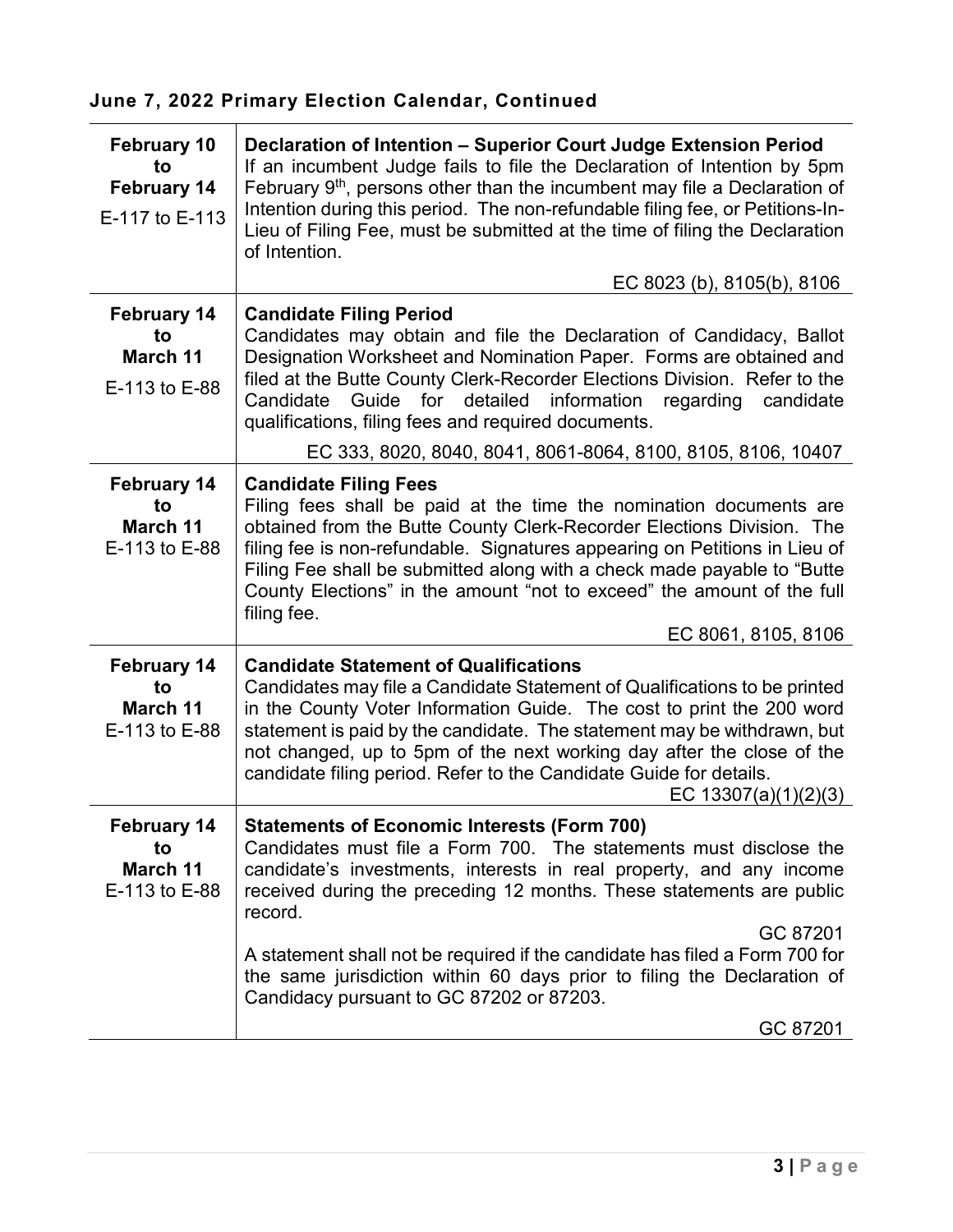| February 19*<br>$E-108$                  | Petitions in Lieu of Filing Fee - Deadline to Determine Sufficiency<br>Last day for the County Clerk-Recorder to determine the valid number of<br>signatures contained on petitions in-lieu submitted by candidates for all<br>offices other than judicial offices. Within 10 days of receiving the<br>candidate's petition, the county shall notify the candidate of any deficiency.<br>No later than the close of the nomination period, the candidate shall either<br>submit a supplemental petition or pay the pro-rata portion of the filing fee to<br>cover the deficiency.                                |
|------------------------------------------|------------------------------------------------------------------------------------------------------------------------------------------------------------------------------------------------------------------------------------------------------------------------------------------------------------------------------------------------------------------------------------------------------------------------------------------------------------------------------------------------------------------------------------------------------------------------------------------------------------------|
|                                          | EC 8106(b)(3)                                                                                                                                                                                                                                                                                                                                                                                                                                                                                                                                                                                                    |
| <b>February 21</b>                       | Office Closed - County Holiday (President's Day)                                                                                                                                                                                                                                                                                                                                                                                                                                                                                                                                                                 |
| March 8<br>$E-91$                        | <b>Ballot Measures Notice of Election - Submission Deadline</b><br>The 3pm deadline for the Butte County Clerk-Recorder Elections Division<br>to prepare and submit Notice of Election and Notice of Date for Submitting<br>Arguments for any county, school or special district ballot measure to be<br>printed in a newspaper of general circulation. The legal notice shall be<br>published no later than Friday, March 11 <sup>th</sup> (E-88).<br>Date required by County Clerk-Recorder/Registrar of Voters.<br>EC 9162, 9163, 9315, 9316, 9501, 9502                                                      |
| March 9<br>to<br>June 7<br>$E-90$ to $E$ | <b>24-Hour Contribution Reports</b><br>During the 90 days immediately preceding an election and including<br>Election Day, contributions that total an aggregate of \$1,000 or more from<br>a single source must be reported within 24 hours. Filings may be made<br>through the Netfile online filing system, by paper through personal delivery,<br>e-mail, guaranteed overnight service, fax or online.<br>GC 82036, 84203, 84203.3, 85204, 85309                                                                                                                                                             |
| March 9<br>to<br>June 7<br>$E-90$ to $E$ | <b>Campaign Finance 24-Hour Reporting Period - Independent</b><br><b>Expenditures</b><br>During the 90 days immediately preceding an election and including<br>Election Day, all candidates and committees that make an independent<br>expenditure of \$1,000 or more to support or oppose a single candidate for<br>elective local office or a single local ballot measure must report the<br>expenditure within 24 hours.<br>Filings may be made through the Netfile<br>online filing system, by paper through personal delivery, e-mail, guaranteed<br>overnight service, fax or online.<br>GC 82036.5, 85204 |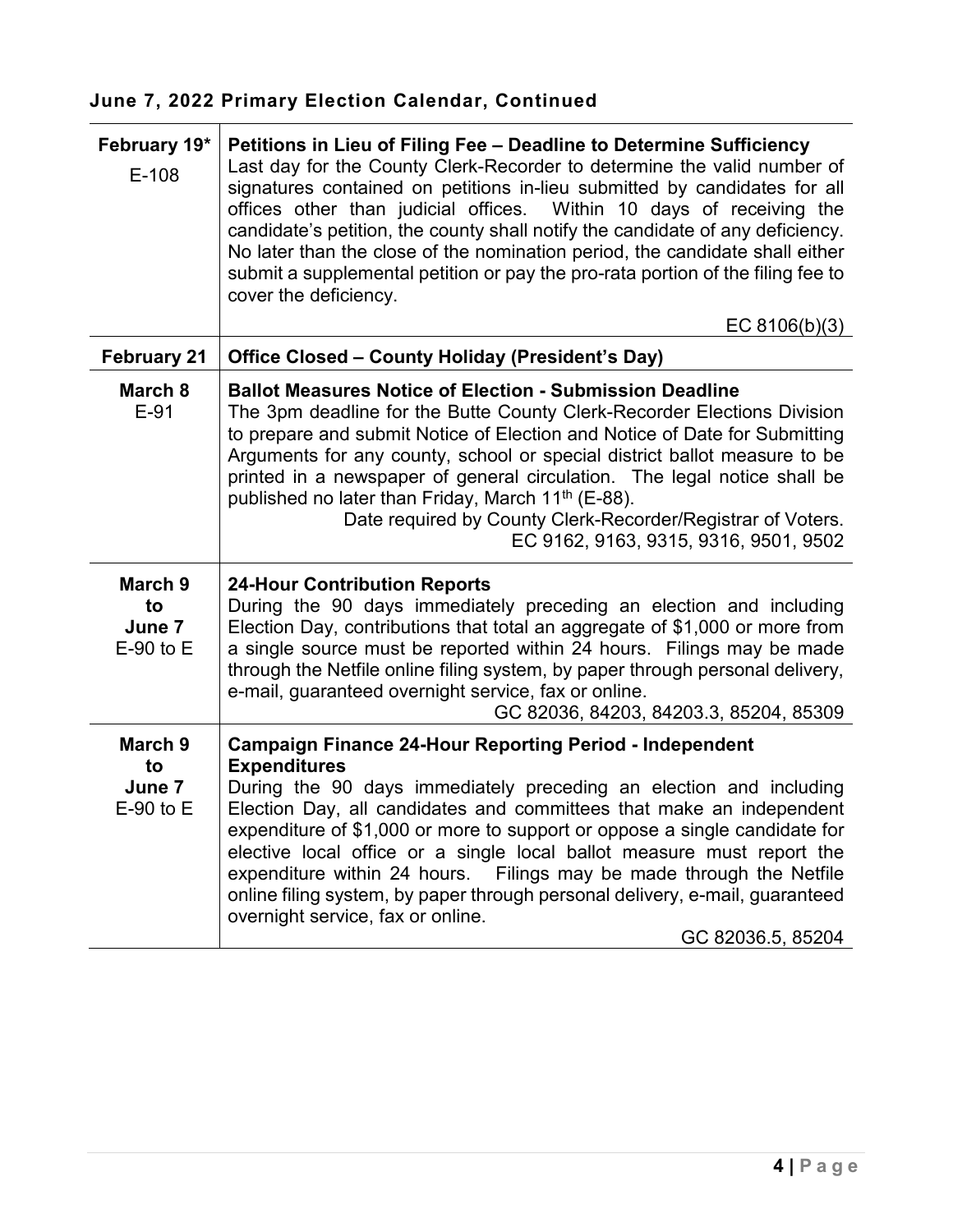| March 11<br>E-88                           | <b>Candidate Filing Period 5pm Filing Deadline</b><br>Deadline to circulate and file Nomination Papers, obtain and file the<br>Declaration of Candidacy.<br>EC 8020, 8040                                                                                                                                                                                                           |
|--------------------------------------------|-------------------------------------------------------------------------------------------------------------------------------------------------------------------------------------------------------------------------------------------------------------------------------------------------------------------------------------------------------------------------------------|
|                                            | <b>Candidate Statements of Qualifications 5pm Filing Deadline</b><br>Deadline for candidates to prepare and file a Candidate's Statement of<br>Qualifications.                                                                                                                                                                                                                      |
|                                            | EC 13307                                                                                                                                                                                                                                                                                                                                                                            |
|                                            | Statements of Economic Interests (Form 700) 5pm Filing Deadline<br>Deadline for a candidate to file a Statement of Economic Interests (Form<br>700).                                                                                                                                                                                                                                |
|                                            | GC 87201                                                                                                                                                                                                                                                                                                                                                                            |
| March 11<br>E-88                           | <b>Withdrawal of Candidate Deadline</b><br>No candidate whose declaration of candidacy has been filed may<br>withdraw as a candidate for that primary election.                                                                                                                                                                                                                     |
|                                            | EC 8800                                                                                                                                                                                                                                                                                                                                                                             |
| March 11                                   | <b>Local Agency Boundary Changes Deadline</b>                                                                                                                                                                                                                                                                                                                                       |
| $E-88$                                     | Last day for Local Agency Formation Commission to record annexation<br>and said changes to be effective for the upcoming election.                                                                                                                                                                                                                                                  |
|                                            | EC 12262                                                                                                                                                                                                                                                                                                                                                                            |
| March 11                                   | <b>Ballot Measures - Letter Assignment</b>                                                                                                                                                                                                                                                                                                                                          |
| E-88                                       | Letter designation assignments for each local measure will be made.                                                                                                                                                                                                                                                                                                                 |
|                                            | EC 13116                                                                                                                                                                                                                                                                                                                                                                            |
| March 12<br>to<br>March 16<br>E-87 to E-83 | <b>Candidate Filing Extension</b><br>If the incumbent does not file by 5pm on March $11th$ , there is a 5 day filing<br>extension for any candidate other than the incumbent to file a Declaration<br>of Candidacy and Nomination Paper. This provision does not apply if<br>there is no incumbent eligible to be elected.<br>EC 8022, 8024                                         |
| March 12                                   | <b>Candidate Filing Extension for Superior Court Judge</b>                                                                                                                                                                                                                                                                                                                          |
| to<br>March 16<br>E-87 to E-83             | If an incumbent Superior Court Judge dies on or before the last day for<br>filing nomination papers or files a Declaration of Intention but for any<br>reason fails to file his/her nomination papers, any person other than the<br>incumbent may file nomination papers during the extension period as long<br>as they have not filed a Declaration of Intention.<br>EC 8204, 8201 |
|                                            |                                                                                                                                                                                                                                                                                                                                                                                     |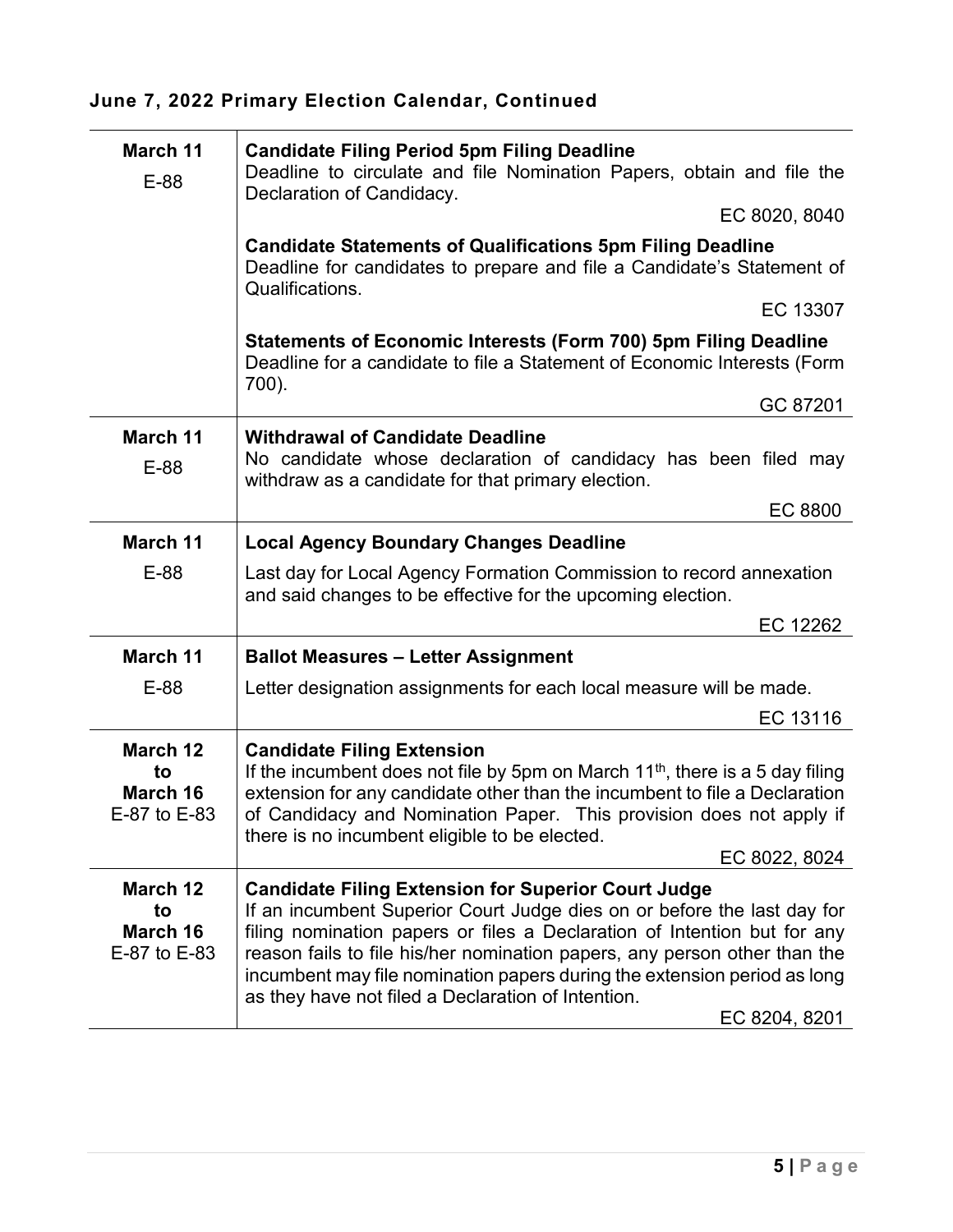| March 12<br>to<br><b>March 21</b><br>E-87 to E-78 | Write-In Candidate Petition Period for Superior Court Judge<br>If the incumbent Judge has filed nomination papers for office, his or her<br>name shall not appear on the ballot unless a petition indicating that a<br>write-in campaign shall be conducted for the office is filed within 10 days<br>(March 12, 2022 through March 21, 2022) after the final date for filing<br>nomination documents. In addition to filing the petition, any judicial write-<br>in candidate shall file, between the $57th$ day and the 14 <sup>th</sup> day before the<br>election, a Statement of Write-In Candidacy and obtain and file the<br>required nomination paper. |
|---------------------------------------------------|----------------------------------------------------------------------------------------------------------------------------------------------------------------------------------------------------------------------------------------------------------------------------------------------------------------------------------------------------------------------------------------------------------------------------------------------------------------------------------------------------------------------------------------------------------------------------------------------------------------------------------------------------------------|
|                                                   | EC 8203, 8600, 8601                                                                                                                                                                                                                                                                                                                                                                                                                                                                                                                                                                                                                                            |
| March 16                                          | <b>Ballot Measures - Amendment or Withdrawal Deadline</b><br>When a governing body places a measure on the ballot, the resolution                                                                                                                                                                                                                                                                                                                                                                                                                                                                                                                              |
| E-83                                              | shall not be amended or withdrawn after the 83 <sup>rd</sup> day prior to the election.<br>The order of election shall be amended or withdrawn upon the filing of a<br>resolution by the legislative body stating the specifics concerning the<br>amendment or withdrawal. The resolution shall be filed with the election<br>official not later than this date.                                                                                                                                                                                                                                                                                               |
|                                                   | EC 9605                                                                                                                                                                                                                                                                                                                                                                                                                                                                                                                                                                                                                                                        |
| March 17<br>$E-82$                                | <b>Random Alphabet Drawing</b><br>The Secretary of State shall conduct a random alphabet drawing to<br>determine the order in which candidates will appear on the ballot.                                                                                                                                                                                                                                                                                                                                                                                                                                                                                      |
|                                                   | EC 13112                                                                                                                                                                                                                                                                                                                                                                                                                                                                                                                                                                                                                                                       |
| March 18<br>$E-81$                                | <b>Ballot Measures - Argument 5pm Filing Deadline</b><br>File arguments for or against any local measure appearing the ballot.<br>Arguments shall not exceed 300 words in length and shall be<br>accompanied by a Statement of Accuracy and signed by the author(s).<br>Forms are available from the Butte County Clerk-Recorder Elections<br>Division.<br>Date set by County Clerk-Recorder/Registrar of Voters.<br>EC 9162 - 9166, 9315, 9316, 9502, 9503, 9600                                                                                                                                                                                              |
| March 18                                          | Ballot Measures - Tax Rate Statement or Fiscal Impact Report 5pm                                                                                                                                                                                                                                                                                                                                                                                                                                                                                                                                                                                               |
| $E-81$                                            | <b>Filing Deadline</b><br>Tax Rate Statement or Fiscal Impact Report to be submitted to Butte<br>County Clerk-Recorder Elections Division. The statement shall not<br>exceed 500 words and shall be printed in the County Voter Information<br>Guide.<br>Date set by County Clerk-Recorder/Registrar of Voters.<br>EC 9160, 9400 et seq. Other statutes may apply.                                                                                                                                                                                                                                                                                             |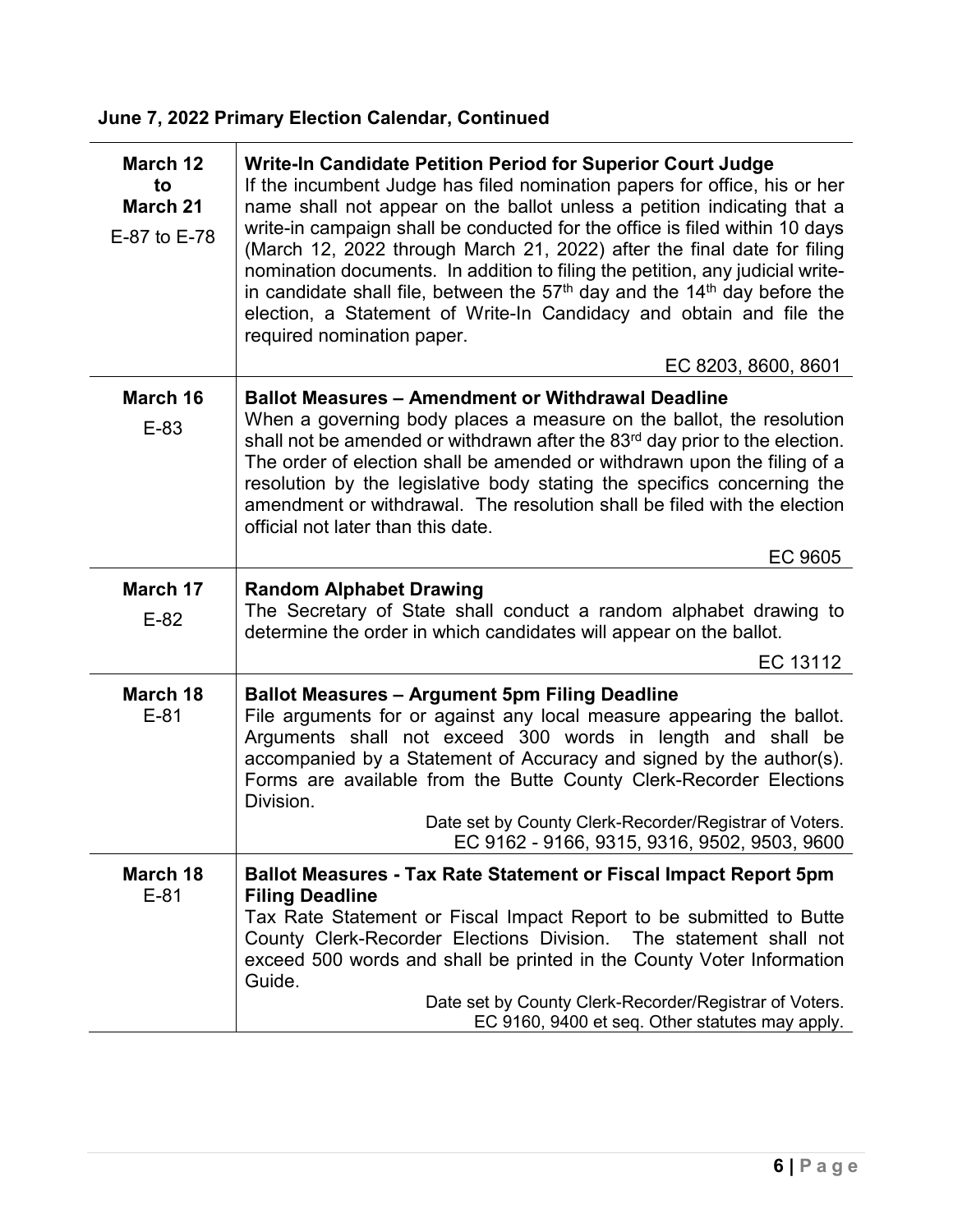| March 18<br>$E-81$                                     | <b>Ballot Measures - Impartial Analysis 5pm Filing Deadline</b><br>Butte County Counsel to transmit an Impartial Analysis of each county,<br>community college, school or special district local ballot measure<br>appearing on the ballot, showing the effect on existing law and the<br>operation of the measure. The impartial analysis shall not exceed 500<br>words and shall be printed in the Voter Information Guide.<br>EC 9160, 9313, 9500                 |
|--------------------------------------------------------|----------------------------------------------------------------------------------------------------------------------------------------------------------------------------------------------------------------------------------------------------------------------------------------------------------------------------------------------------------------------------------------------------------------------------------------------------------------------|
| March 25                                               | <b>Ballot Measures - Rebuttal Argument 5pm Filing Deadline</b>                                                                                                                                                                                                                                                                                                                                                                                                       |
| $E-74$                                                 | To file rebuttal arguments. If an argument in favor or an argument against<br>any measure have been filed, the opposing author(s) may, if desired file<br>a rebuttal argument. Arguments shall not exceed 250 words in length and<br>shall be accompanied by a Statement of Accuracy and signed by the<br>author(s). Forms are available from the Butte County Clerk-Recorder<br>Elections Division.                                                                 |
|                                                        | EC 9167, 9317, 9504, 9600                                                                                                                                                                                                                                                                                                                                                                                                                                            |
| <b>March 31</b>                                        | Office Closed - County Holiday (Cesar Chavez Day)                                                                                                                                                                                                                                                                                                                                                                                                                    |
| March 31*<br>$E-68$                                    | <b>Certified List of Candidates</b><br>The Butte County Clerk-Recorder Elections Division shall prepare<br>certified list of local candidates. The Secretary of State shall transmit the<br>certified list of candidate names to the county.                                                                                                                                                                                                                         |
|                                                        | EC 8120 - 8125, 8148, 8149                                                                                                                                                                                                                                                                                                                                                                                                                                           |
| <b>April 8</b><br>to<br>April 18<br>E-60 to E-50       | <b>Report of Voter Registration (60-Day)</b><br>The County Clerk-Recorder Elections Division shall prepare and send to<br>the Secretary of State a summary statement of the number of registered<br>voters in the county by political party preference and in each political<br>subdivision as of April 8, 2022.<br>EC 2187(a)(c)(2)                                                                                                                                 |
| <b>April 8</b><br>$E-60$                               | Military and Overseas Voters Registration & Voting Program<br>The first day County Clerk-Recorder Elections Division may process<br>applications for military and overseas voters' ballots. Any applications<br>received prior to this date shall be kept and processed on or after this<br>date. If the applicant is not a resident of the county in which they have<br>applied, the application will be forwarded to the proper county.<br>EC 300(b), 3101, et seq |
| <b>April 11</b><br>to<br><b>May 24</b><br>E-57 to E-14 | <b>Write-In Candidate Filing</b><br>Period where a write-in candidate for a voter-nominated or nonpartisan<br>office (except Superior Court Judge) must obtain and file a statement of<br>write-in candidacy and nomination paper with the County Clerk-Recorder<br>Elections Division.<br>EC 8601                                                                                                                                                                   |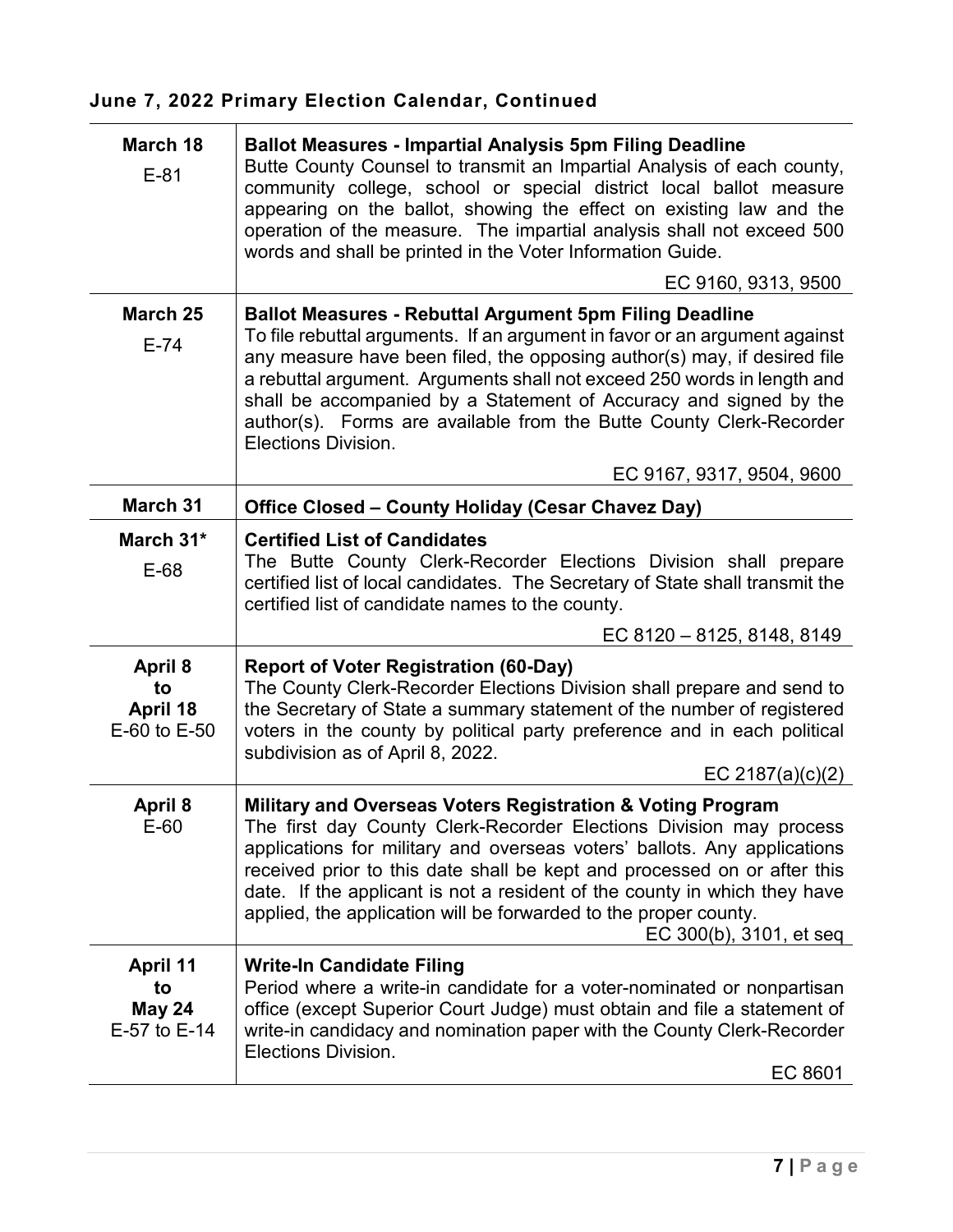| April 14<br>$E-54$                  | <b>Voter Registration List (54-Day)</b><br>Upon written request from the chair or vice chair of a party state central<br>committee or from the chair of a party county central committee/county<br>council, the County Clerk-Recorder Elections Division may furnish to each<br>committee, without charge, the index of registration on or after 54 days<br>prior to the primary election.<br>EC 2185<br>Upon written application, and subject to approval, the County Clerk-<br>Recorder Elections Division may prepare the 54-day voter registration<br>index that is available for purchase at a cost of \$0.50 per 1,000 names.<br>EC 2184 |
|-------------------------------------|------------------------------------------------------------------------------------------------------------------------------------------------------------------------------------------------------------------------------------------------------------------------------------------------------------------------------------------------------------------------------------------------------------------------------------------------------------------------------------------------------------------------------------------------------------------------------------------------------------------------------------------------|
| <b>April 23</b>                     | Military and Overseas Voters Registration & Voting - Deadline to                                                                                                                                                                                                                                                                                                                                                                                                                                                                                                                                                                               |
| $E-45$                              | <b>Transmit Ballot Packet</b><br>Last day to transmit a ballot to a military or overseas voter who has made<br>a request on or before this date. If an application is received after this<br>date, the ballot is sent as soon as possible.                                                                                                                                                                                                                                                                                                                                                                                                     |
|                                     | 52 U.S.C. section 20302 (MOVE Act)                                                                                                                                                                                                                                                                                                                                                                                                                                                                                                                                                                                                             |
|                                     | EC 3114                                                                                                                                                                                                                                                                                                                                                                                                                                                                                                                                                                                                                                        |
| <b>April 28</b><br>$E-40$           | Campaign Finance - 1 <sup>st</sup> Pre-Election Statement 5pm Filing<br><b>Deadline</b><br>Last day to file 1 <sup>st</sup> pre-election campaign disclosure statement for<br>candidates and committees participating in the election. Period covered:<br>January 1, 2022 to April 23, 2022.                                                                                                                                                                                                                                                                                                                                                   |
|                                     | Statements may be filed electronically using the electronic campaign<br>disclosure filing system (Netfile), in person at the Butte County Clerk-<br>Recorder Elections Division or first-class mail.<br>GC 84200.8                                                                                                                                                                                                                                                                                                                                                                                                                             |
| <b>April 28</b>                     | <b>State Voter Information Guide Mailing</b>                                                                                                                                                                                                                                                                                                                                                                                                                                                                                                                                                                                                   |
| to<br><b>May 17</b><br>E-40 to E-21 | Mailing range for voters to receive the State Voter Guide delivered to their<br>household. The mailing is based on the data file provided by the county<br>with their 60-day report of voter registration.                                                                                                                                                                                                                                                                                                                                                                                                                                     |
|                                     | EC 9094 $(a)$                                                                                                                                                                                                                                                                                                                                                                                                                                                                                                                                                                                                                                  |
| <b>April 28</b><br>$E-40$           | <b>Inmate Registration &amp; Voting Program</b><br>Contact is made with the Butte County Sheriff's Office to set up inmate<br>registration and voting services. Voter registration cards and vote by<br>mail applications are provided to the Sheriff's Office with special<br>instructions for the Utility Officer. Voting period starts May 9 <sup>th</sup> and ends<br>at 8pm Election Day.<br>Date set by County Clerk-Recorder/Registrar of Voters                                                                                                                                                                                        |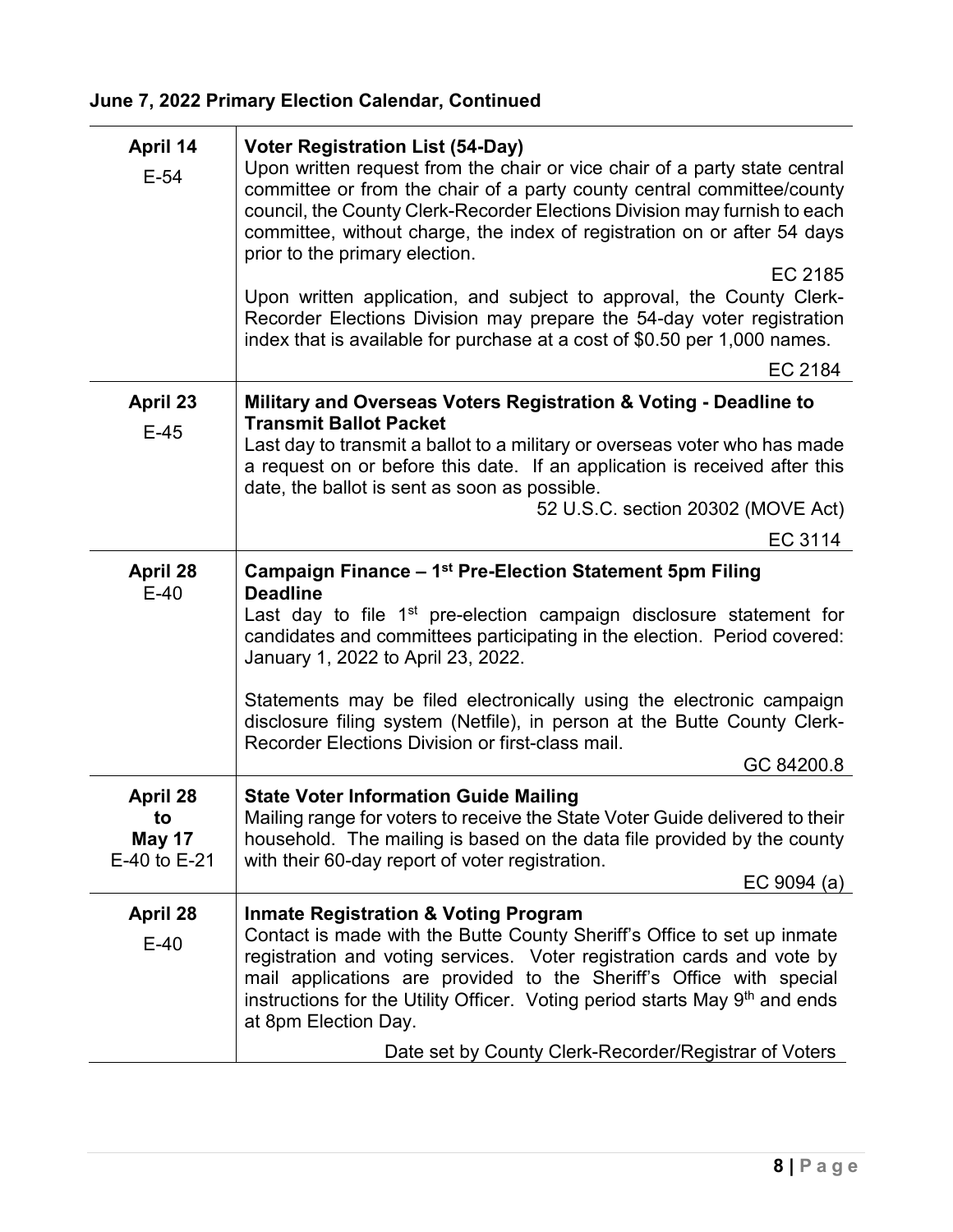| May 9<br>to<br>May 31<br>E-29 to E-7                | <b>Vote by Mail Ballot Packets</b><br>The vote by mail ballot packet includes the County Voter Information<br>Guide, ballot and postage paid return envelope.<br>All active registered voters will be mailed a ballot packet on or before<br>E-29. They must allow 2 to 10 business days to receive their ballot.<br>Any voter may pick up a ballot packet in person, or request a packet be<br>mailed to them.                                                                                       |
|-----------------------------------------------------|-------------------------------------------------------------------------------------------------------------------------------------------------------------------------------------------------------------------------------------------------------------------------------------------------------------------------------------------------------------------------------------------------------------------------------------------------------------------------------------------------------|
|                                                     | <b>How to Return a Voted Ballot</b><br>Return envelope must be completed, signed and sealed by the voter.<br>Signature on the return envelope will be compared to the signature<br>$\bullet$<br>on the voter registration record.<br>Return envelope by mail, a secure ballot drop box, or any Voter<br>$\bullet$<br><b>Assistance Center.</b><br>If mailed, the envelope must be postmarked by Election Day,<br>Tuesday June 7, 2022, for it to be counted.<br>EC 3001, 3003, 3005, 3006, 3009, 3017 |
| <b>May 23</b><br>$E-15$                             | <b>Last Day to Register to Vote</b><br>The close of registration is 15 days before each election. This is the last<br>day to register to vote in this election. A person who has moved,<br>changed his or her name, must re-register by this date.<br>EC 2102, 2107, 2115, 2116, 2152                                                                                                                                                                                                                 |
| <b>May 23</b><br>to<br><b>May 31</b><br>E-15 to E-7 | <b>Report of Voter Registration (15-Day)</b><br>The County Clerk-Recorder/Registrar of Voters shall prepare and send<br>to the Secretary of State a summary statement of the number of<br>registered voters in the county by political party preference and in each<br>political subdivision as of May 23, 2022.<br>EC 2187(a) $(c)(6)$                                                                                                                                                               |
| <b>May 23</b><br>$E-15$                             | <b>Vote by Mail Ballots Processing</b><br>First day the Butte County Clerk-Recorder Elections Division will begin<br>to process (open, prepare and tabulate) vote by mail ballots. No results<br>of ballot tabulation may be released until the polls close on Election Day.<br>EC 15101                                                                                                                                                                                                              |
| <b>May 24</b><br>$E-14$                             | <b>Write-In Candidacy 5pm Filing Deadline</b><br>Last day for a write-in candidate to file Statement of Write-In Candidacy<br>and Nomination Paper at the Butte County Clerk-Recorder Elections<br>Division.<br>EC 8601                                                                                                                                                                                                                                                                               |
|                                                     |                                                                                                                                                                                                                                                                                                                                                                                                                                                                                                       |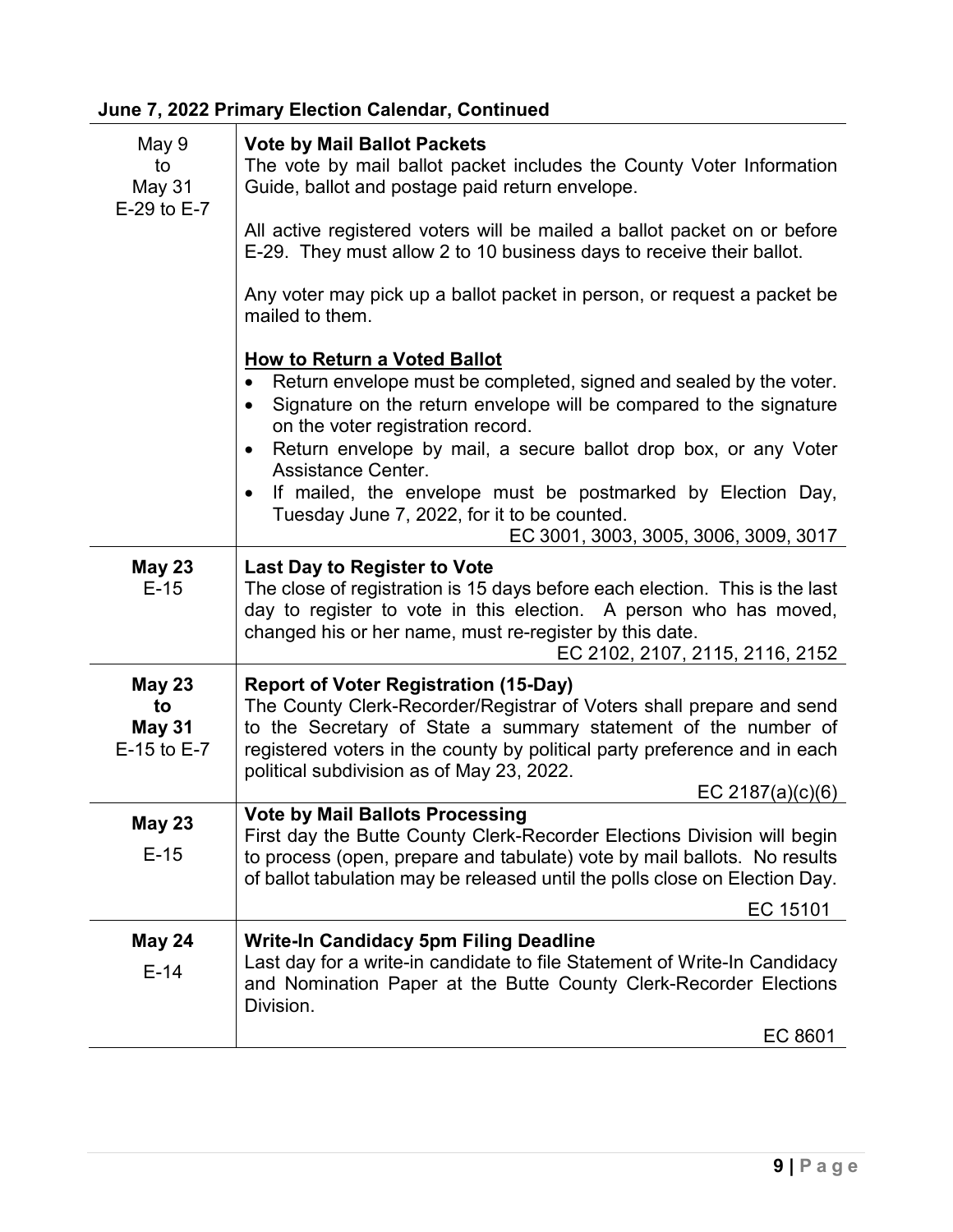| <b>May 24</b><br>to<br>June 7<br>$E-14$ to $E$ | <b>Conditional Voter Registration</b><br>Voters may register and vote a provisional ballot during the 14 days prior<br>to the election, including Election Day. Conditional Voter Registration is<br>available at the Butte County Clerk-Recorder Elections Division office or<br>at any Voter Assistance Center.<br>EC 2170                                                                                                                                                                                                 |
|------------------------------------------------|------------------------------------------------------------------------------------------------------------------------------------------------------------------------------------------------------------------------------------------------------------------------------------------------------------------------------------------------------------------------------------------------------------------------------------------------------------------------------------------------------------------------------|
| <b>May 24</b><br>to<br>June 7<br>$E-14$ to $E$ | <b>New Citizens - Voter Registration</b><br>A person who becomes a United States citizen after the 15 <sup>th</sup> day prior to<br>the election may register to vote, and vote in this election. The person<br>must appear in person at the Butte County Clerk-Recorder Elections<br>Division and provide proof of citizenship.<br>EC 331, 3500, 3501                                                                                                                                                                       |
| <b>May 25</b><br>$E-13$                        | <b>Notice of One Percent Manual Tally</b><br>The County Clerk-Recorder Election Division to publish a public a notice<br>specifying the date batches will be selected and the date the one percent<br>manual tally will commence during the Official Canvass. Official notice<br>will be posted in the lobby.<br>EC 15360                                                                                                                                                                                                    |
| <b>May 26</b><br>$E-12$                        | Campaign Finance - 2 <sup>nd</sup> Pre-Election Statement<br><b>5pm Filing Deadline</b><br>Last day to file 2 <sup>nd</sup> pre-election campaign disclosure statement for<br>candidates and committees participating in the election. Period covered:<br>April 24, 2022 to May 21, 2022.<br>Statements may be filed electronically using the electronic campaign<br>disclosure filing system (Netfile), in person at the Butte County Clerk-<br>Recorder Elections Division or guaranteed overnight delivery.<br>GC 84200.8 |
| <b>May 27</b><br>$E-11$                        | <b>Certified List of Write-In Candidates</b><br>The Butte County Clerk-Recorder Elections Division shall prepare a<br>certified list of local write-in candidates. The Secretary of State shall<br>transmit the certified list of write-in candidate names to the county for<br>non-local offices.<br>Date Required by County Clerk-Recorder<br>Date Required by California Secretary of State                                                                                                                               |
| <b>May 30</b>                                  | <b>Office Open - For Elections</b>                                                                                                                                                                                                                                                                                                                                                                                                                                                                                           |
| <b>May 31</b><br>$E-7$                         | <b>Vote by Mail Ballots Mailing Deadline</b><br>Last day the Butte County Clerk-Recorder Elections Division can mail a<br>ballot to the voter.<br>EC 3001<br><b>Vote by Mail Ballots - Late Conditions</b><br>Any voter may apply in person or send an application with an authorized<br>representative to obtain a vote by mail ballot from the Butte County Clerk-<br>Recorder Elections Division, or any Voter Assistance Center.                                                                                         |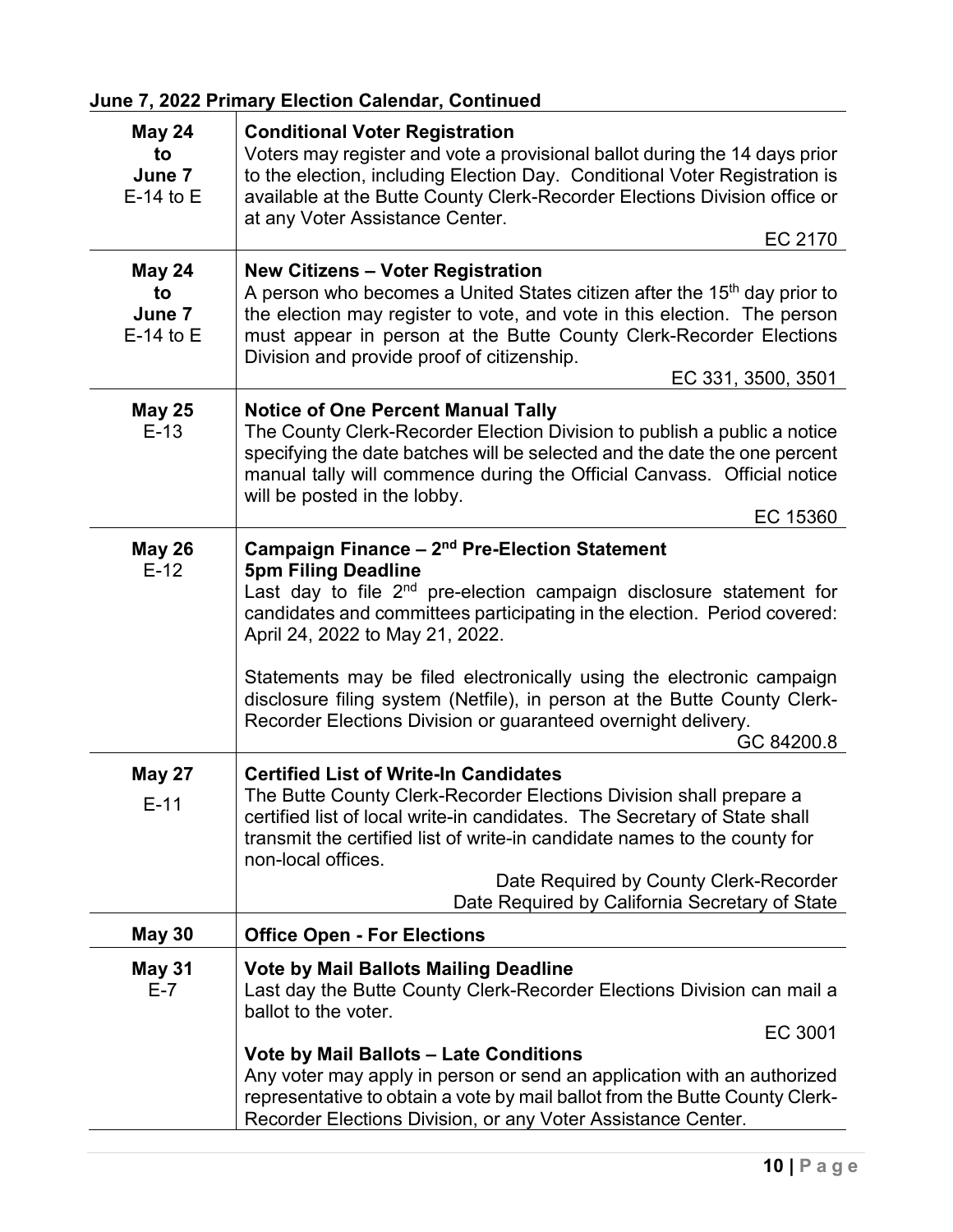|                                           | EC 3021                                                                                                                                                                                                                                                                                                                                                                                                         |
|-------------------------------------------|-----------------------------------------------------------------------------------------------------------------------------------------------------------------------------------------------------------------------------------------------------------------------------------------------------------------------------------------------------------------------------------------------------------------|
|                                           | June 7, 2022 Primary Election Calendar, Continued                                                                                                                                                                                                                                                                                                                                                               |
| <b>May 31</b><br>$E-7$                    | <b>Vote Count Program to Secretary of State</b><br>The County Clerk-Recorder Elections Division must complete the logic<br>and accuracy testing, verify the vote count program and complete<br>certification to send along with a copy of the vote count program to the<br>Secretary of State's Office.<br>EC 15000, 15001                                                                                      |
| June 4<br>$E-3$                           | <b>Notice to Count Ballots at Central Location</b><br>The County Clerk-Recorder Elections Division shall submit a notice for<br>legal publication specifying the public place to be used for central<br>location for ballot tabulation.<br>EC 12109                                                                                                                                                             |
| June 7<br>Е                               | <b>ELECTION DAY</b><br>Voter Assistance Centers are open from 7:00am to 8:00pm. The Butte<br>County Clerk-Recorder Elections Division is open from 7:00am to<br>8:00pm.                                                                                                                                                                                                                                         |
| June 7<br>Е                               | <b>Semi-Unofficial Election Results on Election Night</b><br>Results will be released beginning at 8:15pm and approximately every<br>hour thereafter until all ballots are tabulated.<br>View results on website: http://Buttevotes.net<br>Call 552-3400, Option 1 or 800-894-7761 within Butte County.                                                                                                         |
| June 8<br>to<br>July 7<br>$E+1$ to $E+30$ | <b>Official Canvass and Certification of Final Election Results</b><br>The official canvass will begin on June 8, 2022 and be completed by<br>July 7, 2022. The Butte County Clerk-Recorder Elections Division will<br>certify the election results, and submit certification to the Board of<br>Supervisors.<br>EC 335.5, 15301, 15302, 15304, 15320, 15340 et al, 15360, 15370,<br>15371, 15374, 15400, 15401 |
| June 8<br>to<br>June 14<br>$E+1$ to $E+7$ | Vote by Mail Ballots Postmarked by Election Day<br>State law allows the Butte County Clerk-Recorder Elections Division to<br>receive and process any ballot envelope postmarked by the United<br>States Postal Service or time stamped by a bona fide private mail<br>delivery company by Election Day and received within 7 days of the<br>election.<br>EC 3020                                                |
| June 9<br>$E+2$                           | <b>Random Drawing of One Percent Manual Tally Precincts</b><br>At 9am a randomized drawing of precincts to be tallied for the One<br>Percent Manual Tally portion of official canvassing process will take<br>place. Afterwards, the One Percent Manual Tally will commence and<br>continue until completed.<br>EC 15360                                                                                        |